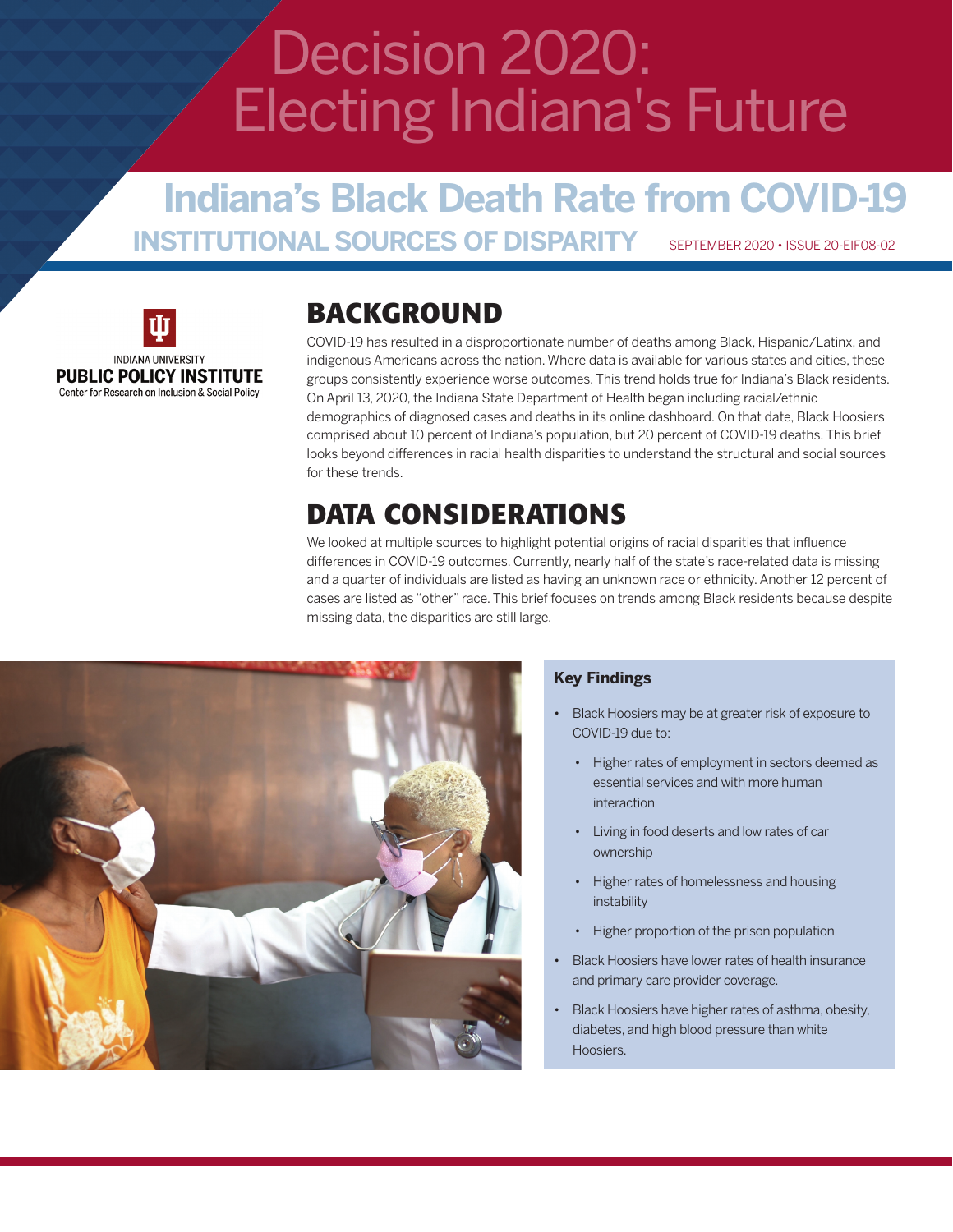## **POTENTIAL CONTRIBUTORS**

#### **Differences in underlying health issues**

Black residents in Indiana tend to have higher rates of health conditions that may place them at higher risk for death from COVID-19. Specifically, Black adults have higher rates of diabetes, high blood pressure, asthma, obesity, and stroke than white residents.<sup>1</sup> At the same time, research suggests that these health conditions among Black Americans are often rooted in social determinants of health—environmental conditions and structures that shape an individual's health behaviors.<sup>2</sup>

#### **Black Hoosiers and other racial/ethnic minorities are employed in at-risk sectors**

The Indiana Institute for Working Families found that nonwhite employees make up 18 percent of the working population in Indiana. However, those numbers are higher in occupations now deemed essential during Indiana's stay-at-home order. For example, nonwhite employees account for 26 percent of employees in the food services sector; 29 percent of health care support occupations (e.g., nursing and home health aides); and 29 percent of material moving occupations (e.g., bus and truck drivers).<sup>3</sup> The nature of these professions may place Black residents at greater risk.

#### **Higher poverty rates may influence other negative outcomes**

Though poverty has been identified as a source of inherent disparity for Black Americans, it may play a particularly important role in obtaining health care during the COVID-19 crisis. In Indiana, fewer Black adults report having a primary care physician or health insurance.<sup>1</sup> That trend may mean Black residents are less likely to pursue medical care in the early stages of the illness or until the illness has progressed and hospitalization is required. Income instability also affects the ability to obtain needed materials to shelter in place.

Unemployment differences can exacerbate poverty rates. White Hoosiers experienced unemployment rates of 3 percent compared to nearly 8 percent for Black Hoosiers at the end of 2018.<sup>4</sup> Those rates improved by 2019, but current layoffs and furloughs have increased unemployment substantially. Higher unemployment—especially in a good economy suggests more residents without employer-provided insurance or sufficient income, which may be even more pronounced among Black residents.

#### **Residential segregation contributes to fewer amenities in majority-Black neighborhoods**

Black residents of different socioeconomic statuses are likely to live in the same neighborhood in Indianapolis,<sup>5</sup> suggesting potential exposures across different income levels. Notably, Black Americans are more likely to have worse health outcomes than white Americans even at higher levels of income and educational attainment.<sup>6</sup>

Food access is an issue for neighborhoods with majority-Black populations. In Indianapolis, nearly one-third of Black residents live in a food desert compared to 18 percent of white residents and 21 percent of Hispanic/Latinx residents.<sup>7</sup> Stores in these areas may lack healthy food

options, forcing residents to go elsewhere for food and potentially reducing their ability to socially distance.

Additionally, due to neighborhood segregation and location, Black Hoosiers have higher rates of exposure to air pollution than other racial/ethnic groups, potentially increasing their exposure to pollutants that can worsen breathing or lung conditions.<sup>8</sup>

#### **Limited transportation options may increase exposure**

In Indianapolis, about 16 percent of Black households do not have a car, compared to 5 percent of white households and 7 percent of all households.<sup>9</sup> Statewide, that figure grows to 18 percent for all Black Hoosiers. This data suggests that many Black commuters may be using public transportation instead, which could make it harder to social distance. Recent reports from IndyGo bus drivers have highlighted their concerns being able to properly social distance from riders.10

#### **Housing instability complicates social distancing**

In Marion County, 61 percent of homeless individuals are Black.<sup>11</sup> Reports that COVID-19 is spreading in Indianapolis' homeless shelters highlights a dangerous opportunity for infection among a highly vulnerable population.

For those who do have a place to call home, renters tend to be more financially unstable than homeowners. Research identified high rates of Black renters in Marion County (70 percent) and Indiana (63 percent). In Marion County, neighborhoods with high proportions of Black renters were associated with higher rent burdens.<sup>12</sup> Temporary policy protections in Indiana that prevented evictions of tenants who do not pay rent expired July 31.

#### **Black offenders overrepresented in prison population**

The Indiana Department of Correction reports 38 percent of its inmates are Black, more than four times the state's Black population.<sup>13</sup> As Indiana reports increasing COVID-19 rates in state prisons and local jails, Black inmates may be more likely to contract the virus due to close quarters in prisons.<sup>14</sup>

### **ADDITIONAL RESEARCH**

Overall, social and structural determinants may help explain why COVID-19 has resulted in higher death rates among Black Indiana residents. Importantly, COVID-19 is not the first example of how health disparities manifest in communities of color, but it has generated substantial attention compared to other health-related outcomes.

Additional studies need to consider the following:

- Local policy or organizational solutions to racial disparities related to COVID-19 and other health outcomes
- The role of medical discrimination and access to care for Black residents, including equitable access to COVID-19 testing
- Opportunities to obtain higher quality data on race/ethnicity relating to COVID-19 cases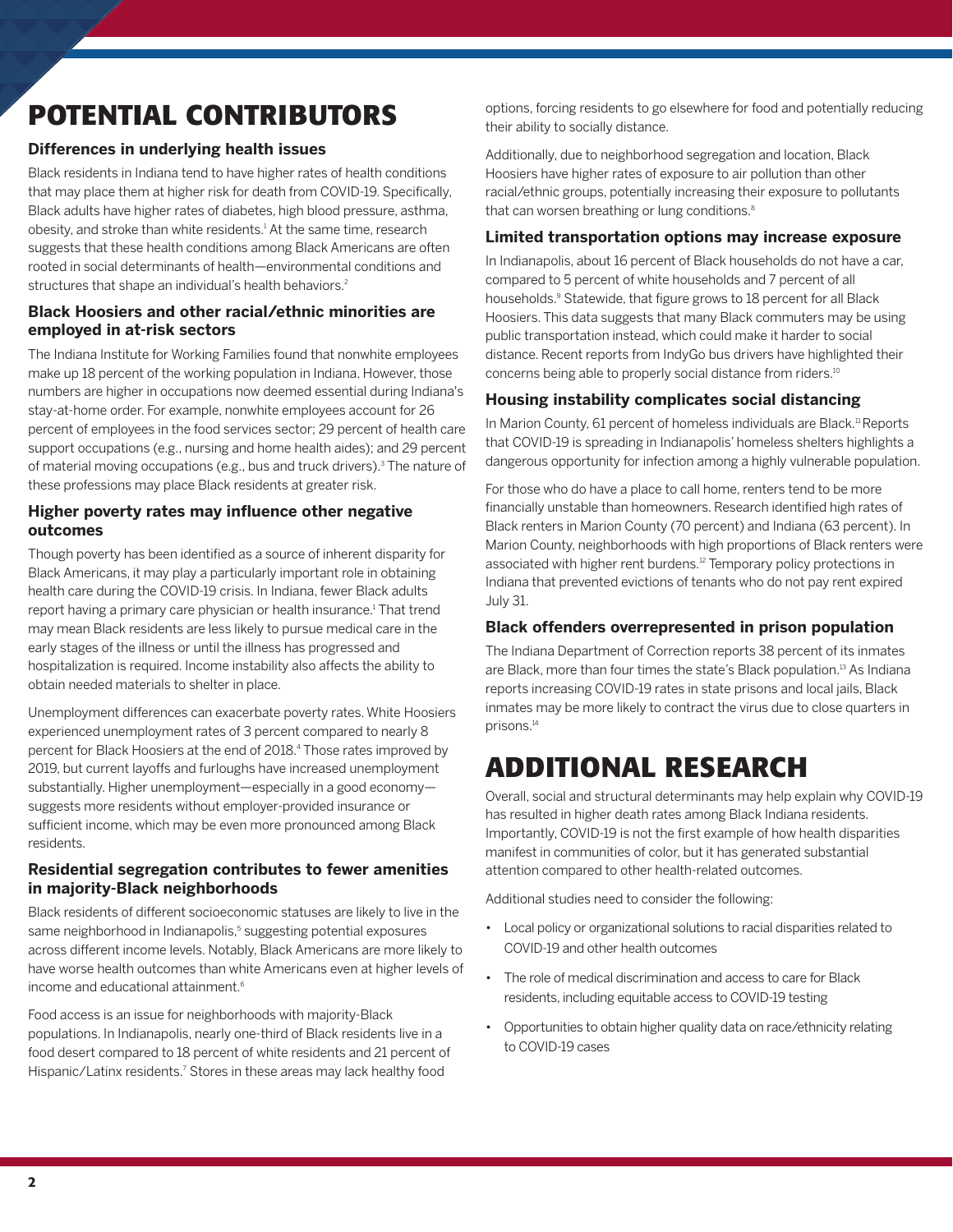### **REFERENCES**

- 1. Centers for Disease Control and Prevention (CDC). Behavioral Risk Factor Surveillance System Survey Data. Atlanta, Georgia: U.S. Department of Health and Human Services, Centers for Disease Control and Prevention, 2020.
- 2. Marmot, M. (2005). Social determinants of health inequalities. *The Lancet,* 365(9464), 1099–1104.
- 3. Macey, E. (2019). Equity-Focused Career Counseling. October 2019. Indiana Institute for Working Families. Indianapolis, IN.
- 4. Economic Policy Institute. State unemployment rates by race and ethnicity. https://www.epi.org/indicators/state- unemployment-race-ethnicity/
- 5. Merritt, B. Pena, R, Bow, B., Camacho-Reyes, K. Purcell, J., & Yang, E. *Homeownership Rates and Home Values among Black Neighborhoods in Marion County (2018).* Center for Research on Inclusion and Social Policy. Indianapolis, IN.
- 6. Olshansky, S. J., Antonucci, T., Berkman, L., Binstock, R. H., Boersch-Supan, A., Cacioppo, J. T., & Jackson, J. (2012). Differences in life expectancy due to race and educational differences are widening, and many may not catch up. *Health Affairs*, 31(8), 1803–1813.
- 7. Miguel Andres, U., Nowlin, M. & Tepe, (2019). Getting groceries: Food access across groups, neighborhoods, and time. The Polis Center. Indianapolis, IN.
- 8. PolicyLink via U.S. Environmental Protection Agency (National Air Toxins Assessment.); U.S. Census Bureau. Accessed April 2020. https://nationalequityatlas.org/indicators/Air\_pollution:\_Exposure\_index/By\_race~ethnicity:35886/United\_States/Indiana/Risk\_type:Cancer\_and\_non-cancer/
- 9. PolicyLink via IPUMS. National Equity Atlas. Accessed April 2020. https://nationalequityatlas.org/indicators/Car\_ access/By\_race~ethnicity:49791/United\_States/Indiana/
- 10. Jefferson, S. "IndyGo works to address drivers' concerns about COVID-19 risk." WTHR. April 3, 2020. https://www. wthr.com/article/indygo-works-address-drivers-concerns- about-covid-19-risk
- 11. Roll, A. & Bailey, K. (2019). *Homelessness in Indianapolis: 2019 Point-in-Time Count.* IU Public Policy Institute. Indianapolis, IN.
- 12. Merritt, B. Camacho-Reyes, K. Yang, E., & Stringham- Marquis, K. (2019). *Rental Trends in Marion County (2012–2017).* Center for Research on Inclusion and Social Policy. Indianapolis, IN.
- 13. Indiana Department of Corrections. (2018). 2018 Annual Report. https://www.in.gov/idoc/files/2018%20DOC%20 Annual%20Report%20.pdf
- 14. Cox, K. "23 inmates at six prisons test positive for COVID-19 in Indiana." April 10, 2020. https://www.theindychannel.com/ news/coronavirus/23-inmates-at-six-prisons-test-positive- for-covid-19-in-indiana